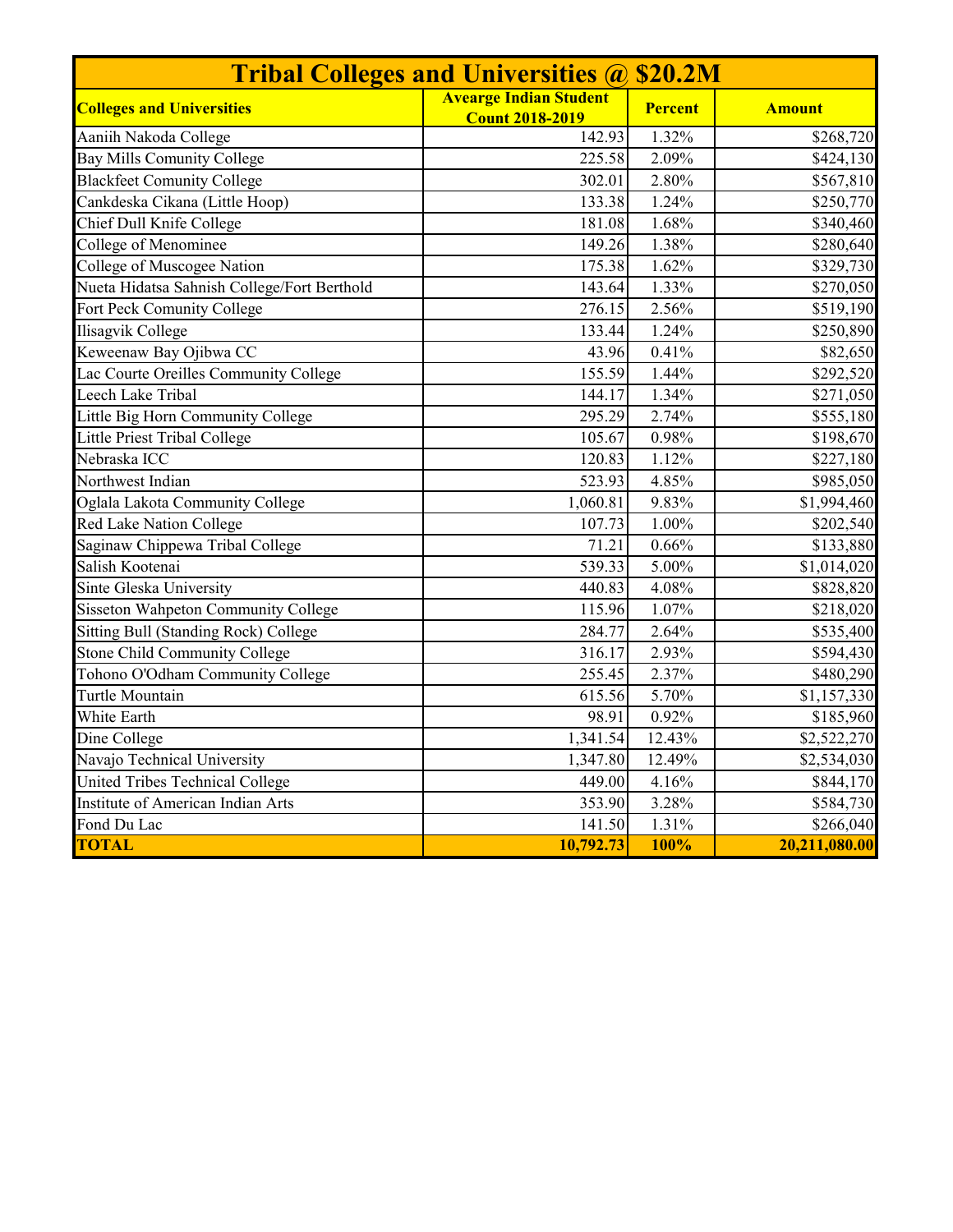| <b>WSU Calculations for All Schools @ \$46.1M</b>  |                    |                          |                          |                                                      |                                  |                    |                        |  |
|----------------------------------------------------|--------------------|--------------------------|--------------------------|------------------------------------------------------|----------------------------------|--------------------|------------------------|--|
| <b>All Schools</b>                                 | <b>School Cost</b> | <b>ADM</b>               | <b>Instructional</b>     | <b>Boarding</b>                                      | <b>Dormatory</b>                 | <b>Total WSU</b>   | <b>Amount</b>          |  |
|                                                    | <b>Center</b>      | Year                     | <b>ADM</b>               | <b>ADM</b>                                           | <b>ADM</b>                       |                    |                        |  |
| Takini School<br>Cheyenne-Eagle Butte School       | D01A05<br>D01A12   | 3 Year Avg<br>3 Year Avg | 148.36<br>801.24         | 26.00                                                | $\mathbf{r}$                     | 249.93<br>1,312.72 | \$164,500<br>\$864,000 |  |
| Pierre Indian Learning Center                      | D01A14             | 3 Year Avg               | 162.31                   | 166.67                                               | $\overline{a}$                   | 523.11             | \$344,300              |  |
| Tiospaye Topa School                               | D01A15             | 3 Year Avg               | 147.33                   | $\bar{a}$                                            | $\blacksquare$                   | 236.30             | \$155,500              |  |
| Riverside Indian School                            | D01B02             | 3 Year Avg               | 475.29                   | 455.67                                               | $\qquad \qquad \blacksquare$     | 1,456.21           | \$958,500              |  |
| Chemawa Indian School                              | D02P02             | 3 Year Avg               | 321.78                   | 348.67                                               | $\overline{a}$                   | 1,070.08           | \$704,300              |  |
| Chickasaw Children's Village                       | D03B02             | 3 Year Avg               |                          |                                                      | 70.67                            | 125.25             | \$82,400               |  |
| Paschal Sherman Indian School                      | D03P02             | 3 Year Avg               | 109.37                   | 42.67                                                |                                  | 263.86             | \$173,700              |  |
| Kickapoo Nation School                             | D04B06             | 3 Year Avg               | 32.61                    | $\equiv$                                             | $\blacksquare$                   | 66.85              | \$44,000               |  |
| Shoshone-Bannock School District No 512            | D04C02             | $\overline{3}$ Year Avg  | 96.15                    | $\blacksquare$                                       | $\overline{\phantom{a}}$         | 157.57             | \$103,700              |  |
| Coeur d' Alene Tribal School                       | D05P02             | $\overline{3}$ Year Avg  | 108.93                   | $\blacksquare$                                       | $\overline{a}$                   | 164.06             | \$108,000              |  |
| American Horse Elem.                               | D06A02             | 3 Year Avg               | 270.04                   | $\blacksquare$                                       | $\overline{\phantom{a}}$         | 440.89             | \$290,200              |  |
| Little Wound School                                | D06A05             | 3 Year Avg               | 750.55                   | $\overline{\phantom{a}}$<br>$\mathcal{L}$            | $\blacksquare$                   | 1,194.93           | \$786,500              |  |
| Wounded Knee District School<br>Loneman Day School | D06A06<br>D06A13   | 3 Year Avg<br>3 Year Avg | 144.92<br>212.95         | $\blacksquare$                                       | ÷,                               | 230.96<br>363.35   | \$152,000<br>\$239,200 |  |
| Pine Ridge School                                  | D06A16             | 3 Year Avg               | 770.60                   | 112.33                                               | $\blacksquare$                   | 1,340.18           | \$882,100              |  |
| Porcupine Day School                               | D06A18             | 3 Year Avg               | 149.45                   | $\blacksquare$                                       | ۰<br>$\overline{a}$              | 223.56             | \$147,100              |  |
| Crazy Horse School                                 | D06A23             | 3 Year Avg               | 260.31                   | $\overline{\phantom{a}}$                             | $\overline{\phantom{a}}$         | 414.24             | \$272,600              |  |
| St. Francis Indian School                          | D07A09             | 3 Year Avg               | 646.73                   |                                                      |                                  | 1,080.66           | \$711,300              |  |
| Sicangu Owayawa Oti (Rosebud Dorm)                 | D07A10             | 3 Year Avg               | $\overline{\phantom{a}}$ | $\mathbf{r}$                                         | 140.67                           | 228.12             | \$150,100              |  |
| Marty Indian School                                | D07A12             | 3 Year Avg               | 216.74                   | 62.00                                                |                                  | 483.88             | \$318,500              |  |
| Eufaula Dormitory                                  | D07B02             | $\overline{3}$ Year Avg  |                          |                                                      | 75.33                            | 131.54             | \$86,600               |  |
| Sequoyah High School                               | D08B02             | 3 Year Avg               | 359.93                   | 77.67                                                | $\blacksquare$                   | 726.86             | \$478,400              |  |
| Enemy Swim Day School                              | D09A03             | 3 Year Avg               | 156.19                   | $\overline{\phantom{a}}$                             |                                  | 231.24             | \$152,200              |  |
| Tiospa Zina Tribal School                          | D09A05             | 3 Year Avg               | 520.35                   | L.                                                   | $\overline{a}$                   | 813.04             | \$535,100              |  |
| Tate Topa Tribal School                            | D09A07             | 3 Year Avg               | 489.61                   | $\blacksquare$                                       | $\blacksquare$                   | 721.91             | \$475,200              |  |
| Jones Academy                                      | D09B02             | 3 Year Avg               | 49.57                    | 60.33                                                | 106.33                           | 358.99             | \$236,300              |  |
| Rock Creek Grant School                            | D10A03             | 3 Year Avg               | 47.09                    | $\mathbf{r}$                                         | $\blacksquare$                   | 79.54              | \$52,400               |  |
| <b>Sitting Bull School</b>                         | D10A05             | 3 Year Avg               | 74.81                    | $\overline{\phantom{a}}$                             | $\overline{\phantom{a}}$         | 112.55             | \$74,100               |  |
| <b>Standing Rock Community School</b>              | D10A08             | 3 Year Avg               | 617.16                   | $\overline{\phantom{a}}$                             |                                  | 999.37             | \$657,800              |  |
| Theodore Jamerson Elementary                       | D10A10             | 3 Year Avg               | 140.15                   | $\blacksquare$                                       | $\blacksquare$                   | 201.27             | \$132,500              |  |
| Quileute Tribal School                             | D10P02             | 3 Year Avg               | 62.97                    | $\blacksquare$                                       | $\blacksquare$                   | 109.46             | \$72,000               |  |
| Wa He Lut Indian School<br>LUMMI ELEMENTARY SCHOOL | D10P13<br>D10P14   | 3 Year Avg<br>3 Year Avg | 110.93<br>197.59         | $\overline{\phantom{a}}$                             | $\overline{\phantom{a}}$         | 170.13<br>281.71   | \$112,000<br>\$185,400 |  |
| Chief Leschi School                                | D10P15             | 3 Year Avg               | 592.88                   | $\overline{\phantom{a}}$<br>$\overline{\phantom{a}}$ | $\blacksquare$<br>$\blacksquare$ | 877.01             | \$577,200              |  |
| Muckleshoot Tribal School                          | D10P16             | 3 Year Avg               | 436.49                   | $\mathbf{r}$                                         | $\overline{a}$                   | 651.68             | \$428,900              |  |
| LUMMI HIGH SCHOOL                                  | D10P17             | 3 Year Avg               | 94.04                    | $\overline{\phantom{a}}$                             | $\overline{\phantom{a}}$         | 159.15             | \$104,800              |  |
| Dunseith Day School                                | D11A02             | 3 Year Avg               | 244.41                   | $\blacksquare$                                       | $\blacksquare$                   | 375.60             | \$247,200              |  |
| Ojibwa Indian School                               | D11A08             | 3 Year Avg               | 260.21                   | $\blacksquare$                                       | ÷,                               | 375.07             | \$246,900              |  |
| Turtle Mountain Elementary School                  | D11A09             | 3 Year Avg               | 663.70                   | $\overline{\phantom{a}}$                             | ۰                                | 968.16             | \$637,200              |  |
| Turtle Mountain Middle School                      | D11A10             | 3 Year Avg               | 342.14                   | $\blacksquare$                                       | $\overline{\phantom{a}}$         | 522.63             | \$344,000              |  |
| Turtle Mountain High School                        | D11A11             | 3 Year Avg               | 470.31                   | $\blacksquare$                                       | $\overline{\phantom{a}}$         | 786.64             | \$517,800              |  |
| Mandaree Day School                                | D11A13             | 3 Year Avg               | 185.95                   | $\blacksquare$                                       | $\blacksquare$                   | 287.63             | \$189,300              |  |
| Twin Buttes Day School                             | D11A14             | 3 Year Avg               | 35.13                    | $\blacksquare$                                       | ۰                                | 60.49              | \$39,800               |  |
| White Shield School                                | D11A15             | 3 Year Avg               | 135.98                   | $\overline{\phantom{a}}$                             | ۳                                | 231.30             | \$152,200              |  |
| Yakama Nation Tribal School                        | D11P20             | 3 Year Avg               | 113.76                   | $\overline{\phantom{a}}$                             | ۰                                | 183.86             | \$121,000              |  |
| Two Eagle River School                             | D13C02             | 3 Year Avg               | 82.65                    | ÷                                                    |                                  | 149.17             | \$98,200               |  |
| Crow Creek Sioux Tribal Elem School                | D14A02             | 3 Year Avg               | 173.13                   | $\blacksquare$                                       | $\blacksquare$                   | 264.31             | \$174,000              |  |
| Crow Creek Reservation High School                 | D14A04             | 3 Year Avg               | 230.95                   | 78.00                                                | $\blacksquare$                   | 530.31             | \$349,000              |  |
| Lower Brule Day School                             | D15A02             | 3 Year Avg               | 284.91                   | $\overline{\phantom{a}}$                             | ۰                                | 457.67             | \$301,200              |  |
| Sky City Community School                          | D20M02             | 3 Year Avg               | 182.05                   | $\overline{\phantom{a}}$                             | ۰                                | 240.07             | \$158,000              |  |
| Isleta Elementary School<br>Jemez Day School       | D20M04<br>D20M05   | 3 Year Avg<br>3 Year Avg | 113.58<br>152.34         | $\blacksquare$<br>$\blacksquare$                     | $\blacksquare$<br>÷.             | 152.02<br>211.50   | \$100,100<br>\$139,200 |  |
| San Felipe Pueblo Elementary School                | D20M12             | 3 Year Avg               | 320.08                   | $\overline{\phantom{a}}$                             | $\blacksquare$                   | 450.97             | \$296,800              |  |
| T'siya Day School                                  | D20M22             | 3 Year Avg               | 49.73                    | $\overline{\phantom{a}}$                             | $\blacksquare$                   | 80.33              | \$52,900               |  |
| Pine Hill Schools                                  | D20M29             | 3 Year Avg               | 282.48                   | 22.00                                                | ۰                                | 450.80             | \$296,700              |  |
| Mescalero Apache School                            | D20M30             | 3 Year Avg               | 544.91                   | $\overline{\phantom{a}}$                             | $\blacksquare$                   | 806.90             | \$531,100              |  |
| Laguna Elementary School                           | D21M02             | 3 Year Avg               | 208.23                   |                                                      |                                  | 301.08             | \$198,200              |  |
| Laguna Middle School                               | D21M03             | 3 Year Avg               | 101.77                   | $\overline{\phantom{a}}$                             | $\blacksquare$                   | 155.01             | \$102,000              |  |
| San Ildefonso Day School                           | D25M13             | 3 Year Avg               | 23.17                    | $\blacksquare$                                       | $\blacksquare$                   | 44.34              | \$29,200               |  |
| Ohkay Owingeh Community School                     | D25M14             | 3 Year Avg               | 80.94                    | $\blacksquare$                                       | ۰                                | 123.71             | \$81,400               |  |
| Kha'p'o Community School                           | D25M16             | 3 Year Avg               | 105.84                   | $\overline{\phantom{a}}$                             | $\qquad \qquad \blacksquare$     | 142.33             | \$93,700               |  |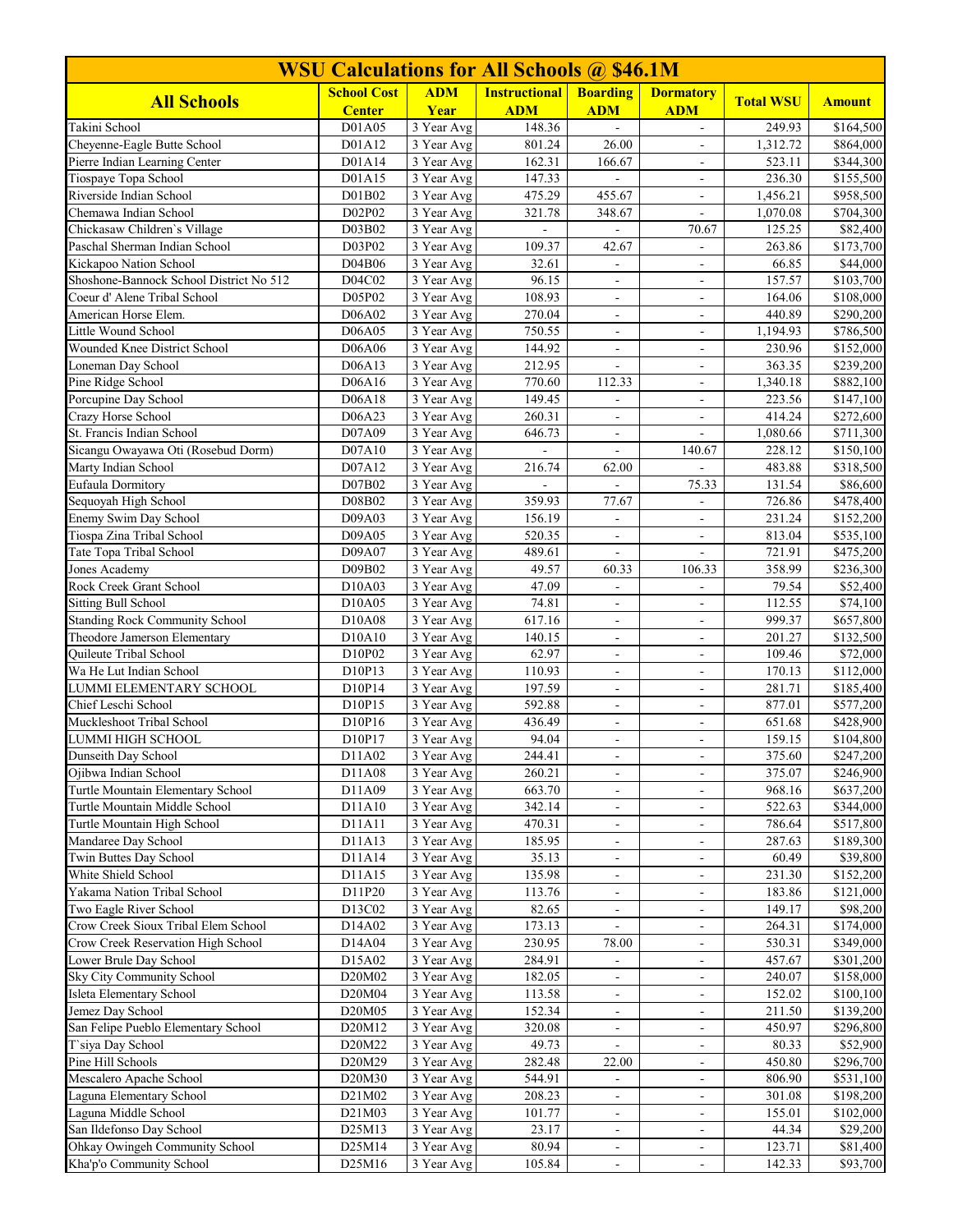| <b>WSU Calculations for All Schools @ \$46.1M</b>           |                    |                          |                      |                          |                                            |                  |                         |  |
|-------------------------------------------------------------|--------------------|--------------------------|----------------------|--------------------------|--------------------------------------------|------------------|-------------------------|--|
| <b>All Schools</b>                                          | <b>School Cost</b> | <b>ADM</b>               | <b>Instructional</b> | <b>Boarding</b>          | <b>Dormatory</b>                           | <b>Total WSU</b> | <b>Amount</b>           |  |
|                                                             | <b>Center</b>      | Year                     | <b>ADM</b>           | <b>ADM</b>               | <b>ADM</b>                                 |                  |                         |  |
| Taos Day School<br>Te Tsu Geh Oweenge Day School            | D25M19<br>D25M20   | 3 Year Avg<br>3 Year Avg | 94.86<br>36.49       | $\mathbf{r}$             | $\blacksquare$                             | 141.00<br>60.98  | \$92,800                |  |
| Santa Fe Indian School                                      | D25M32             | 3 Year Avg               | 684.67               | 480.67                   | L.                                         | 1,807.40         | \$40,100<br>\$1,189,600 |  |
| Jicarilla Dormitory                                         | D25M33             | 3 Year Avg               | $\equiv$             | $\overline{\phantom{a}}$ | 8.00                                       | 25.35            | \$16,700                |  |
| Aneth Community School                                      | D32N02             | 3 Year Avg               | 133.76               | 30.67                    |                                            | 246.89           | \$162,500               |  |
| Kinteel Residential Campus                                  | D32N03             | 3 Year Avg               | $\sim$               | $\blacksquare$           | 87.67                                      | 145.49           | \$95,800                |  |
| <b>Beclabito Day School</b>                                 | D32N04             | 3 Year Avg               | 49.65                | $\overline{\phantom{a}}$ | $\blacksquare$                             | 85.82            | \$56,500                |  |
| Cove Day School                                             | D32N05             | 3 Year Avg               | 26.09                |                          | ÷.                                         | 51.29            | \$33,800                |  |
| Nenahnezad Community School                                 | D32N06             | 3 Year Avg               | 182.31               | 55.33                    | $\overline{\phantom{a}}$                   | 361.52           | \$237,900               |  |
| Red Rock Day School                                         | D32N07             | 3 Year Avg               | 158.37               | $\blacksquare$           | $\blacksquare$                             | 233.95           | \$154,000               |  |
| Sanostee Day School                                         | D32N09             | $\overline{3}$ Year Avg  | 48.15                | ÷,                       | $\overline{\phantom{a}}$                   | 86.46            | \$56,900                |  |
| T'iis Nazbas Community School                               | D32N10             | 3 Year Avg               | 138.56               | 45.00                    | $\blacksquare$                             | 291.18           | \$191,700               |  |
| Tohaali' Community School                                   | D32N11             | 3 Year Avg               | 108.71               | 24.00                    |                                            | 223.67           | \$147,200               |  |
| <b>Shiprock Associated Dormitory</b>                        | D32N13             | 3 Year Avg               | $\omega$             | $\overline{\phantom{a}}$ | 68.00                                      | 119.16           | \$78,400                |  |
| Northwest High School                                       | D32N15             | 3 Year Avg               | 172.13               | $\blacksquare$           | ä,                                         | 277.41           | \$182,600               |  |
| Atsa Biyaazh Community School<br>Navajo Preparatory School  | D32N17             | 3 Year Avg               | 266.77<br>232.07     | $\blacksquare$           | $\overline{\phantom{0}}$                   | 363.14<br>667.01 | \$239,000               |  |
| Chilchinbeto Community School                               | D32N20<br>D33N02   | 3 Year Avg<br>3 Year Avg | 124.00               | 162.00                   | $\blacksquare$                             | 181.94           | \$439,000<br>\$119,800  |  |
| Dennehotso Boarding School                                  | D33N04             | 3 Year Avg               | 171.59               | 31.67                    |                                            | 294.09           | \$193,600               |  |
| KinLani Bordertown Dormitory                                | D33N05             | 3 Year Avg               | $\mathcal{L}$        | ÷,                       | 128.33                                     | 205.33           | \$135,100               |  |
| Kaibeto Boarding School                                     | D33N07             | 3 Year Avg               | 232.93               | 32.00                    | $\blacksquare$                             | 382.09           | \$251,500               |  |
| Kayenta Boarding School                                     | D33N08             | $\overline{3}$ Year Avg  | 332.83               | 82.33                    | ÷,                                         | 600.70           | \$395,400               |  |
| Leupp School, Inc.                                          | D33N09             | 3 Year Avg               | 118.48               | 35.33                    | $\overline{\phantom{a}}$                   | 259.00           | \$170,500               |  |
| Naa Tsis'aan                                                | D33N11             | 3 Year Avg               | 84.45                | 23.00                    | $\overline{\phantom{a}}$                   | 177.32           | \$116,700               |  |
| Tonalea Day School                                          | D33N13             | 3 Year Avg               | 180.32               | $\overline{a}$           | $\overline{a}$                             | 256.04           | \$168,500               |  |
| Richfield Residential Hall                                  | D33N14             | 3 Year Avg               | ÷.                   | $\mathbf{r}$             | 100.67                                     | 162.03           | \$106,600               |  |
| Rocky Ridge Boarding School                                 | D33N15             | 3 Year Avg               | 101.94               | 23.33                    | $\overline{\phantom{m}}$                   | 182.90           | \$120,400               |  |
| Shonto Preparatory School                                   | D33N16             | 3 Year Avg               | 346.32               | 68.33                    | L.                                         | 621.89           | \$409,300               |  |
| Tuba City Boarding School                                   | D33N19             | 3 Year Avg               | 1,275.00             | 74.33                    | $\overline{\phantom{a}}$                   | 2,021.01         | \$1,330,200             |  |
| Greyhills Academy High School                               | D33N22             | 3 Year Avg               | 221.13               | 60.67                    |                                            | 470.76           | \$309,800               |  |
| Little Singer Community School                              | D33N24             | 3 Year Avg               | 82.12                | $\overline{a}$           | $\blacksquare$                             | 121.29           | \$79,800                |  |
| Sevier-Richfield                                            | D33N25             | 3 Year Avg               | 84.66                | $\blacksquare$           | $\overline{\phantom{a}}$                   | 134.73           | \$88,700                |  |
| Baca/Dlo'ay Azhi Community School                           | D34N02             | 3 Year Avg               | 301.02               | $\overline{\phantom{a}}$ | $\qquad \qquad \blacksquare$               | 446.85           | \$294,100               |  |
| <b>Borrego Pass</b><br><b>Bread Springs Day School</b>      | D34N03<br>D34N04   | 3 Year Avg<br>3 Year Avg | 132.16<br>112.11     | $\blacksquare$           | ÷,<br>$\overline{\phantom{a}}$             | 195.10<br>163.44 | \$128,400<br>\$107,600  |  |
| Chi Chil'tah Comm School                                    | D34N05             | 3 Year Avg               | 111.05               | 20.00                    |                                            | 192.26           | \$126,500               |  |
| Hanaa'dli Community School                                  | D34N06             | 3 Year Avg               | 8.93                 | $\overline{a}$           | 57.00                                      | 128.51           | \$84,600                |  |
| Lake Valley Navajo School                                   | D34N10             | 3 Year Avg               | 38.99                | 14.33                    | ۰.                                         | 102.13           | \$67,200                |  |
| Mariano Lake Community School                               | D34N12             | 3 Year Avg               | 143.65               | 27.33                    | $\blacksquare$                             | 260.07           | \$171,200               |  |
| Ojo Encino Day School                                       | D34N13             | 3 Year Avg               | 151.11               | $\blacksquare$           | $\overline{\phantom{a}}$                   | 212.98           | \$140,200               |  |
| Pueblo Pintado Community School                             | D34N15             | 3 Year Avg               | 196.46               | 71.67                    |                                            | 409.50           | \$269,500               |  |
| Tse'ii'ahi' Community School                                | D34N16             | 3 Year Avg               | 100.12               | $\overline{\phantom{a}}$ | ÷.                                         | 144.84           | \$95,300                |  |
| Na' Neelzhiin Ji'Olta                                       | D34N18             | 3 Year Avg               | 182.00               | $\blacksquare$           | $\overline{\phantom{a}}$                   | 275.05           | \$181,000               |  |
| Wingate Elementary School                                   | D34N20             | 3 Year Avg               | 418.28               | 167.67                   | ۰                                          | 909.09           | \$598,300               |  |
| Wingate High School                                         | D34N21             | 3 Year Avg               | 433.58               | 320.00                   | $\qquad \qquad \blacksquare$               | 1,216.98         | \$801,000               |  |
| T'iis Ts'ozi Bi'Olta'                                       | D34N23             | 3 Year Avg               | 358.81               | 50.00                    |                                            | 572.23           | \$376,600               |  |
| Dzilth-Na-O-Dith-Hle Community School                       | D34N24             | 3 Year Avg               | 166.73               | 46.67                    | 10.33                                      | 349.41           | \$230,000               |  |
| To'hajiilee Day School                                      | D34N25             | 3 Year Avg               | 313.27               | $\Box$                   | ÷.                                         | 479.11           | \$315,300               |  |
| Alamo Navajo Community School                               | D34N27             | 3 Year Avg               | 301.22               | $\blacksquare$           | ٠                                          | 458.50           | \$301,800               |  |
| Cottonwood Day School                                       | D35N04             | 3 Year Avg               | 205.53               |                          | ۰                                          | 293.29           | \$193,000               |  |
| Jeehdeez'a Elementary School<br>Lukachukai Community School | D35N06<br>D35N07   | 3 Year Avg<br>3 Year Avg | 122.12<br>348.68     | 29.67<br>47.33           | $\overline{\phantom{a}}$                   | 216.52<br>595.49 | \$142,500<br>\$391,900  |  |
| Nazlini Community School                                    | D35N09             | 3 Year Avg               | 101.92               | 18.67                    | $\overline{\phantom{a}}$<br>$\overline{a}$ | 188.52           | \$124,100               |  |
| Pinon Community School                                      | D35N10             | 3 Year Avg               | 38.17                | $\blacksquare$           | 66.00                                      | 186.44           | \$122,700               |  |
| Rock Point Community School                                 | D35N11             | 3 Year Avg               | 384.92               |                          | $\blacksquare$                             | 576.69           | \$379,600               |  |
| Rough Rock Community School                                 | D35N12             | 3 Year Avg               | 169.11               | 39.67                    | $\blacksquare$                             | 345.58           | \$227,500               |  |
| Many Farms Community School                                 | D35N20             | 3 Year Avg               | 282.08               | 72.00                    | $\overline{\phantom{a}}$                   | 539.23           | \$354,900               |  |
| Many Farms High School                                      | D35N21             | 3 Year Avg               | 367.49               | 87.67                    | 6.00                                       | 769.88           | \$506,700               |  |
| <b>Black Mesa Community School</b>                          | D35N23             | 3 Year Avg               | 48.35                | $\blacksquare$           | $\blacksquare$                             | 82.86            | \$54,500                |  |
| Ch'ooshgai Community School                                 | D36N03             | 3 Year Avg               | 317.96               | 98.67                    | $\blacksquare$                             | 617.66           | \$406,500               |  |
| <b>Crystal Boarding School</b>                              | D36N05             | 3 Year Avg               | 123.26               | 31.00                    | ÷                                          | 214.92           | \$141,500               |  |
| <b>Dilcon Community School</b>                              | D36N06             | 3 Year Avg               | 153.21               | 47.67                    | $\qquad \qquad \blacksquare$               | 311.49           | \$205,000               |  |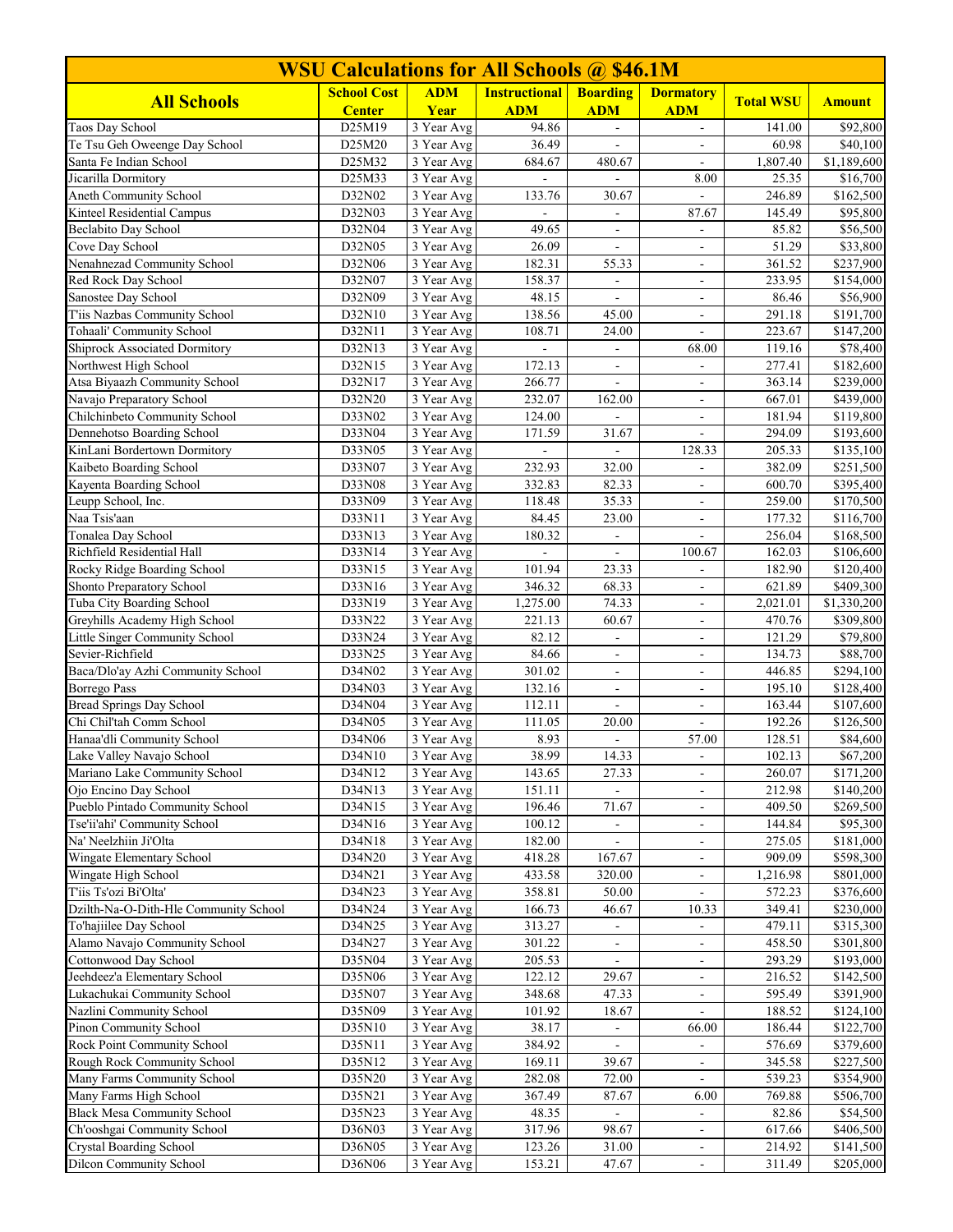| <b>WSU Calculations for All Schools @ \$46.1M</b>              |                    |                                       |                      |                                          |                                                |                  |                        |  |
|----------------------------------------------------------------|--------------------|---------------------------------------|----------------------|------------------------------------------|------------------------------------------------|------------------|------------------------|--|
| <b>All Schools</b>                                             | <b>School Cost</b> | <b>ADM</b>                            | <b>Instructional</b> | <b>Boarding</b>                          | <b>Dormatory</b>                               | <b>Total WSU</b> | <b>Amount</b>          |  |
|                                                                | <b>Center</b>      | Year                                  | <b>ADM</b>           | <b>ADM</b>                               | <b>ADM</b>                                     |                  |                        |  |
| Greasewood Springs Community School, Inc                       | D36N08             | 3 Year Avg                            | 177.93               | 58.33                                    | $\equiv$                                       | 366.58           | \$241,300              |  |
| T'iisyaakin Residential Hall                                   | D36N09             | 3 Year Avg                            |                      |                                          | 120.00                                         | 192.00           | \$126,400              |  |
| Hunters Point Boarding School                                  | D36N11             | 3 Year Avg<br>$\overline{3}$ Year Avg | 161.43               | 36.00                                    | ÷.                                             | 289.47           | \$190,500              |  |
| Kin Dah Lichi'i Olta<br>Pine Springs Day School                | D36N14             | 3 Year Avg                            | 137.71               | $\blacksquare$                           | $\overline{\phantom{a}}$                       | 192.02<br>97.17  | \$126,400              |  |
| Seba Dalkai Boarding School                                    | D36N18<br>D36N19   | 3 Year Avg                            | 58.00<br>81.27       | $\overline{\phantom{a}}$<br>18.00        | $\qquad \qquad \blacksquare$<br>$\blacksquare$ | 161.44           | \$64,000<br>\$106,300  |  |
| Wide Ruins Community School                                    | D36N24             | 3 Year Avg                            | 109.49               | 35.67                                    |                                                | 216.82           | \$142,700              |  |
| Winslow Residential Hall                                       | D36N25             | 3 Year Avg                            |                      |                                          | 110.33                                         | 176.53           | \$116,200              |  |
| Chitimacha Tribal School                                       | D50S09             | 3 Year Avg                            | 102.51               | $\blacksquare$                           | L.                                             | 144.04           | \$94,800               |  |
| <b>Blackfeet Dormitory</b>                                     | D51C03             | 3 Year Avg                            | ÷,                   | $\overline{\phantom{a}}$                 | 99.00                                          | 165.91           | \$109,200              |  |
| Meskwaki Settlement School                                     | D51F02             | $\overline{3}$ Year Avg               | 251.13               | $\sim$                                   |                                                | 407.84           | \$268,400              |  |
| Dishchii'bikoh Community School                                | D52H11             | 3 Year Avg                            | 480.20               | $\blacksquare$                           | $\blacksquare$                                 | 737.78           | \$485,600              |  |
| John F. Kennedy Day School                                     | D52H12             | 3 Year Avg                            | 205.07               | $\blacksquare$                           |                                                | 289.49           | \$190,500              |  |
| Theodore Roosevelt School                                      | D52H21             | 3 Year Avg                            | 114.35               | 35.00                                    | $\blacksquare$                                 | 225.29           | \$148,300              |  |
| Cherokee Central High School                                   | D52S03             | 3 Year Avg                            | 523.81               | $\Box$                                   | $\blacksquare$                                 | 820.62           | \$540,100              |  |
| Cherokee Central Elementary School                             | D52S04             | 3 Year Avg                            | 513.56               | $\overline{\phantom{a}}$                 | $\qquad \qquad \blacksquare$                   | 721.08           | \$474,600              |  |
| Bug-O-Nay-Ge-Shig                                              | D53F13             | 3 Year Avg                            | 111.83               | $\overline{\phantom{a}}$                 | $\blacksquare$                                 | 189.80           | \$124,900              |  |
| Circle of Life Academy                                         | D53F14             | 3 Year Avg                            | 192.56               | $\blacksquare$                           | $\blacksquare$                                 | 301.68           | \$198,600              |  |
| Fond du Lac Ojibwe School                                      | D53F15             | 3 Year Avg                            | 122.53               | $\overline{\phantom{a}}$                 |                                                | 218.00           | \$143,500              |  |
| Nay-Ah-Shing School                                            | D53F18             | 3 Year Avg                            | 143.74               | $\blacksquare$                           | $\overline{\phantom{a}}$                       | 224.73           | \$147,900              |  |
| Ahfachkee Day School                                           | D53S02             | 3 Year Avg                            | 134.58               | $\blacksquare$                           | $\blacksquare$                                 | 202.96           | \$133,600              |  |
| Santa Rosa Ranch School                                        | D54H11             | $\overline{3}$ Year Avg               | 66.41                | $\overline{\phantom{a}}$                 | $\blacksquare$                                 | 110.04           | \$72,400               |  |
| Santa Rosa Day School                                          | D54H21             | 3 Year Avg                            | 132.90               | $\blacksquare$                           | $\overline{\phantom{a}}$                       | 199.82           | \$131,500              |  |
| San Simon School                                               | D54H22             | 3 Year Avg                            | 284.26               | $\blacksquare$                           | ÷.                                             | 449.85           | \$296,100              |  |
| Tohono O'odham High School                                     | D54H25             | 3 Year Avg                            | 109.18               | L.                                       | ÷,                                             | 165.06           | \$108,600              |  |
| Noli School                                                    | D54J02             | 3 Year Avg                            | 112.60               | $\blacksquare$                           | $\blacksquare$                                 | 176.13           | \$115,900              |  |
| Miccosukee Indian School                                       | D54S02             | 3 Year Avg                            | 135.20               | $\overline{\phantom{a}}$                 | $\overline{\phantom{a}}$                       | 198.41           | \$130,600              |  |
| Lac Courte Oreilles Ojibwa School                              | D55F14             | 3 Year Avg                            | 261.92               | $\mathbf{r}$                             | L.                                             | 424.27           | \$279,200              |  |
| Oneida Nation School                                           | D55F15             | 3 Year Avg                            | $\overline{410.31}$  | $\overline{\phantom{a}}$                 | $\overline{\phantom{a}}$                       | 604.41           | \$397,800              |  |
| Indian Township School                                         | D55S02             | 3 Year Avg                            | 92.26                | $\overline{\phantom{a}}$                 |                                                | 133.34           | \$87,800               |  |
| Beatrice Rafferty School                                       | D56S02             | 3 Year Avg                            | 109.20               | $\blacksquare$                           | $\blacksquare$                                 | 153.40           | \$101,000              |  |
| Northern Cheyenne Tribal School                                | D57C04             | 3 Year Avg                            | 205.20               | $\blacksquare$                           | $\overline{\phantom{a}}$                       | 313.11           | \$206,100              |  |
| <b>Blackwater Community School</b>                             | D57H12             | 3 Year Avg                            | 321.16               | $\overline{\phantom{a}}$                 | ۰                                              | 465.14           | \$306,100              |  |
| Casa Blanca Community School<br>Gila Crossing Community School | D57H13<br>D57H14   | 3 Year Avg<br>3 Year Avg              | 227.35<br>416.49     | $\blacksquare$                           | $\overline{\phantom{a}}$                       | 337.01<br>599.23 | \$221,800<br>\$394,400 |  |
| Salt River Elementary School                                   | D57H19             | 3 Year Avg                            | 350.36               | $\overline{\phantom{a}}$<br>$\mathbf{r}$ | $\overline{\phantom{a}}$<br>÷.                 | 487.41           | \$320,800              |  |
| Indian Island School                                           | D57S02             | 3 Year Avg                            | 73.72                | $\blacksquare$                           | $\blacksquare$                                 | 113.58           | \$74,800               |  |
| St. Stephens Indian School                                     | D58C10             | 3 Year Avg                            | 236.91               | $\blacksquare$                           | $\blacksquare$                                 | 377.94           | \$248,800              |  |
| Menominee Tribal School                                        | D58F04             | 3 Year Avg                            | 201.92               | $\blacksquare$                           | ÷,                                             | 292.83           | \$192,700              |  |
| <b>JKL Bahweting Anishnabe School</b>                          | D60F02             | 3 Year Avg                            | 325.76               | $\overline{\phantom{a}}$                 | $\overline{\phantom{a}}$                       | 492.54           | \$324,200              |  |
| Hannahville Indian School                                      | D60F07             | 3 Year Avg                            | 137.17               |                                          | $\blacksquare$                                 | 221.54           | \$145,800              |  |
| Sherman Indian High School                                     | D60J02             | 3 Year Avg                            | 352.47               | 385.67                                   | $\blacksquare$                                 | 1,201.11         | \$790,600              |  |
| Pyramid Lake High School                                       | D61J02             | 3 Year Avg                            | 83.21                | $\blacksquare$                           | $\blacksquare$                                 | 156.34           | \$102,900              |  |
| Duckwater Shoshone Elementary School                           | D61J03             | 3 Year Avg                            | 11.27                | $\overline{\phantom{a}}$                 | ۰                                              | 28.44            | \$18,700               |  |
| First Mesa Elementary School                                   | D65H11             | 3 Year Avg                            | 136.55               | $\overline{\phantom{a}}$                 | ۰                                              | 194.57           | \$128,100              |  |
| Second Mesa Day School                                         | D65H12             | 3 Year Avg                            | 268.62               | $\blacksquare$                           | $\overline{\phantom{a}}$                       | 388.48           | \$255,700              |  |
| Hopi Day School                                                | D65H13             | 3 Year Avg                            | 146.84               |                                          |                                                | 224.54           | \$147,800              |  |
| Hotevilla Bacavi Community School                              | D65H14             | 3 Year Avg                            | 118.99               | $\blacksquare$                           | $\overline{\phantom{a}}$                       | 180.99           | \$119,100              |  |
| Moencopi Day School                                            | D65H15             | 3 Year Avg                            | 128.14               | $\blacksquare$                           | $\blacksquare$                                 | 188.60           | \$124,100              |  |
| Keams Canyon Elementary School                                 | D65H21             | 3 Year Avg                            | 116.98               | $\overline{\phantom{a}}$                 | ۰                                              | 168.95           | \$111,200              |  |
| Hopi Jr/Sr High School                                         | D65H22             | 3 Year Avg                            | 483.91               | $\blacksquare$                           | $\overline{\phantom{a}}$                       | 758.70           | \$499,400              |  |
| Havasupai Elementary School                                    | D65H23             | 3 Year Avg                            | 65.26                |                                          | ۰                                              | 109.18           | \$71,900               |  |
| Flandreau Indian Boarding School                               | D70A02             | 3 Year Avg                            | 212.83               | 224.33                                   | ÷,                                             | 696.91           | \$458,700              |  |
| Red Water Elementary School                                    | D78S13             | 3 Year Avg                            | 172.62               | $\blacksquare$                           | $\blacksquare$                                 | 256.27           | \$168,700              |  |
| <b>Standing Pine Elementary School</b>                         | D78S14             | 3 Year Avg                            | 123.88               | $\overline{\phantom{a}}$                 | $\blacksquare$                                 | 185.20           | \$121,900              |  |
| Tucker Elementary School                                       | D78S15             | 3 Year Avg                            | 136.56               | $\overline{\phantom{a}}$                 | ÷.                                             | 204.85           | \$134,800              |  |
| Bogue Chitto Elementary School                                 | D78S21             | 3 Year Avg                            | 250.55               | $\overline{\phantom{a}}$                 | ۰                                              | 363.81           | \$239,500              |  |
| Conehatta Elementary School                                    | D78S22             | 3 Year Avg                            | 215.49               |                                          |                                                | 320.69           | \$211,100              |  |
| Choctaw Central High School                                    | D78S23             | 3 Year Avg                            | 474.69               | 117.33                                   | 49.00                                          | 1,028.88         | \$677,200              |  |
| Choctaw Central Middle School                                  | D78S24             | 3 Year Avg                            | 181.05               | $\blacksquare$                           | ٠                                              | 284.98           | \$187,600              |  |
| Pearl River Elementary School                                  | D78S25             | 3 Year Avg                            | 589.60               |                                          | $\frac{1}{2}$                                  | 848.49           | \$558,500              |  |
| Circle of Nations                                              | D80F02             | 3 Year Avg                            | 74.31                | 82.33                                    | $\overline{\phantom{m}}$                       | 259.10           | \$170,500              |  |